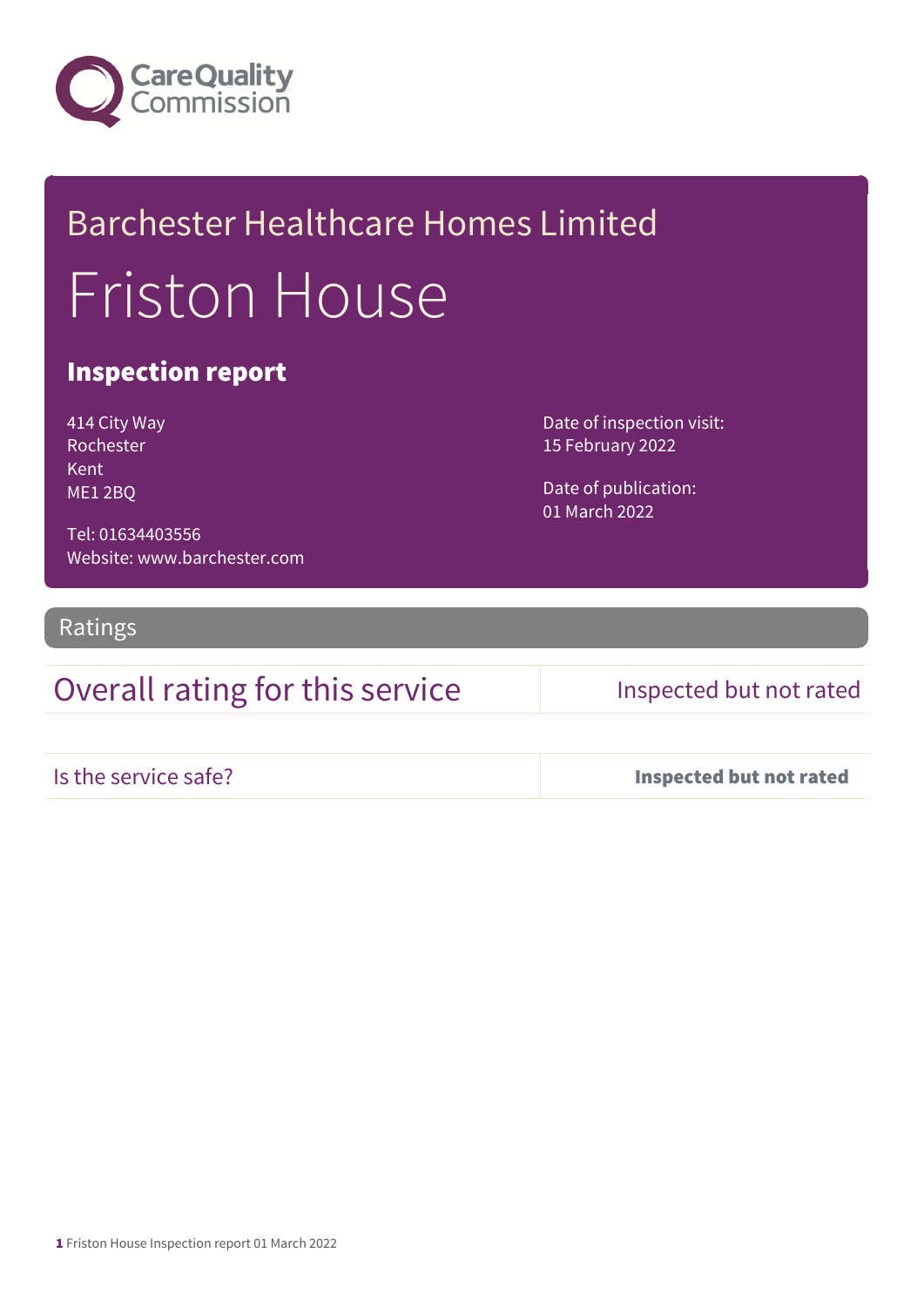# Summary of findings

### Overall summary

Friston House is a 'care home' and provides accommodation, residential and nursing care for up to 80 older people.

The home comprises of three units. The main building has two floors and accommodates people with residential needs with early onset dementia on the ground floor; and people with nursing needs on the first floor. There is a separate 'Memory Lane Unit' for people who live with dementia and who have nursing care needs.

We found the following examples of good practice.

Visiting arrangements followed government guidance. Visitors used an online booking system to help the registered manager keep track of how many people would be coming into the home. Checks are completed on all visitors to the home to ensure they have a negative Covid-19 test result and where required have been vaccinated against Covid-19. Visitors were asked to wear face coverings which were supplied by the service.

Visitors spent time with their loved one in their rooms and there was no time restrictions. Arrangements were in place for visits to continue if there was a Covid-19 outbreak within the service. This included a separate visiting suite with access from the outside, so visitors did not come into the service.

The service had supplies of personal protective equipment (PPE) throughout the service which staff could access quickly and additional staff rooms had been developed to assist staff to maintain social distancing on their allocated breaks.

The building was clean and odour free and had plenty of space to ensure people were able to social distance appropriately whilst still being able to spend time with each other. Dining rooms and lounges had been adapted to ensure people were as safe as possible.

People who used the service and staff were participating in testing routines which followed current government guidelines to help identify any infections as quickly as possible.

Staff had received training in infection control to keep people safe and the provider's infection prevention control policy was up to date.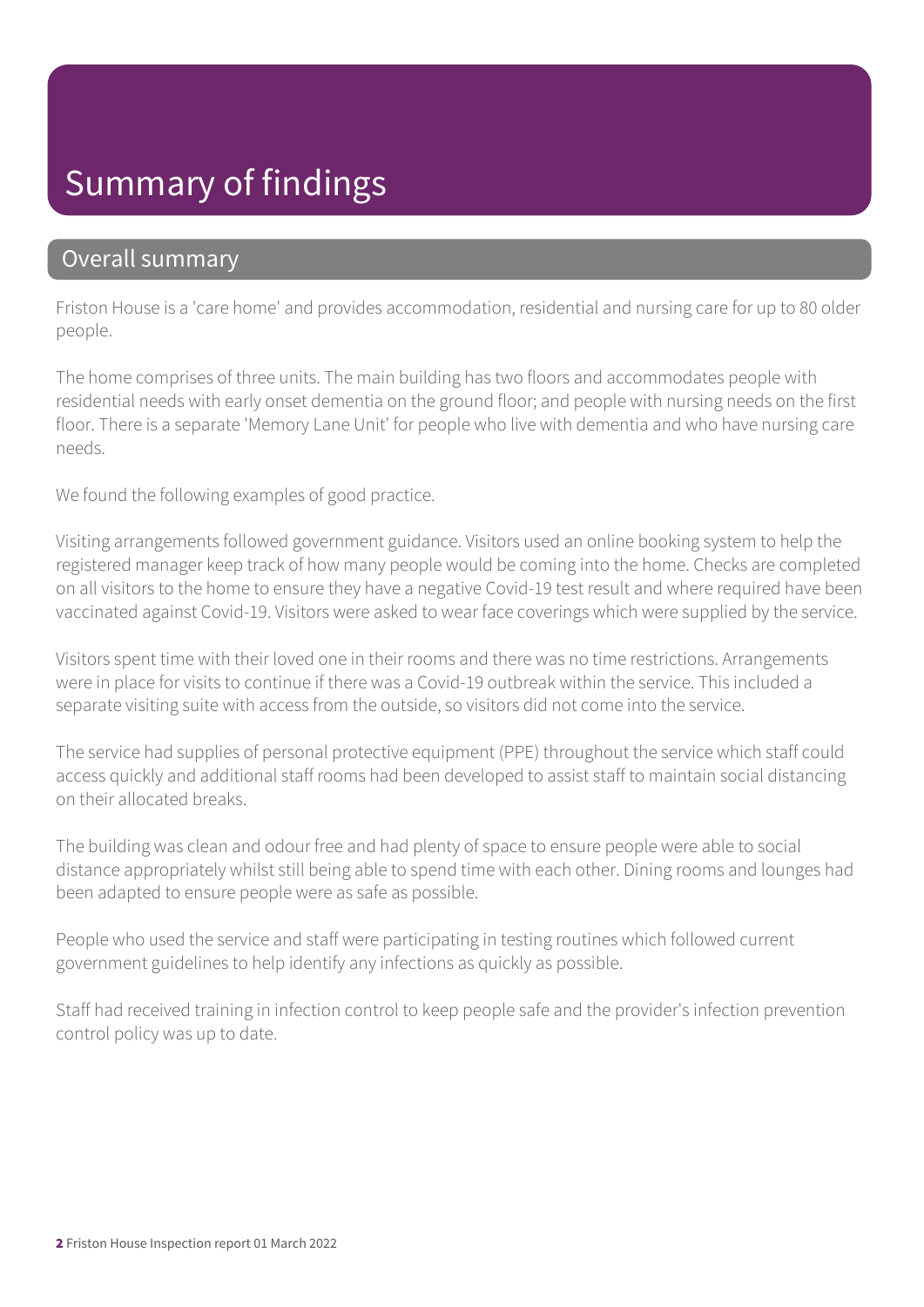## The five questions we ask about services and what we found

We always ask the following five questions of services.

Further information is in the detailed findings below.

Is the service safe? Inspected but not rated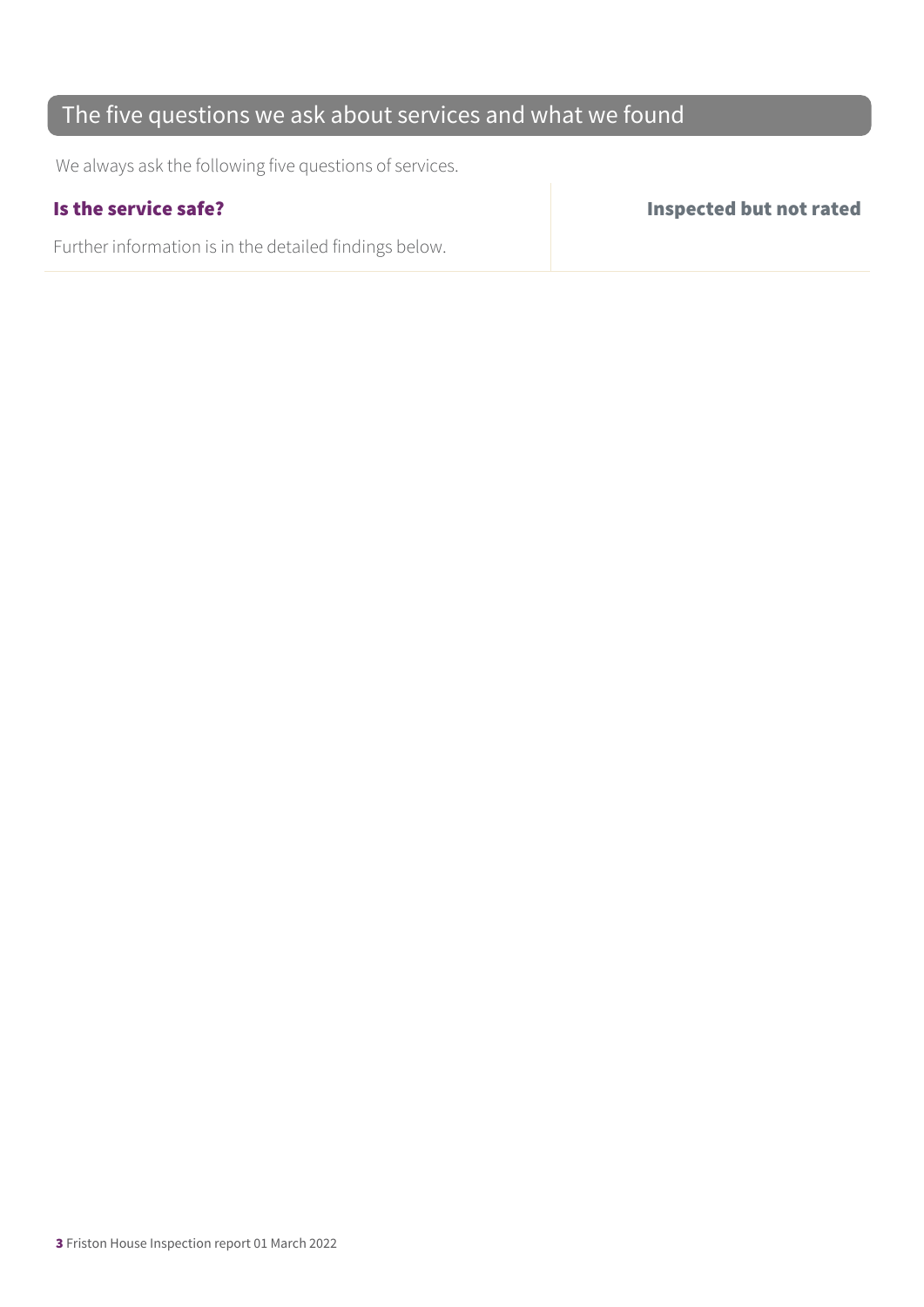

# Friston House

## Detailed findings

# Background to this inspection

We carried out this inspection under Section 60 of the Health and Social Care Act 2008 as part of our regulatory functions. This inspection was planned to check whether the provider is meeting the legal requirements and regulations associated with the Health and Social Care Act 2008.

As part of CQC's response to the COVID-19 pandemic we are looking at how services manage infection control and visiting arrangements. This was a targeted inspection looking at the infection prevention and control measures the provider had in place. We also asked the provider about any staffing pressures the service was experiencing and whether this was having an impact on the service.

This inspection took place on 15 February 2022 and was announced. We gave the service 24 hours' notice of the inspection.